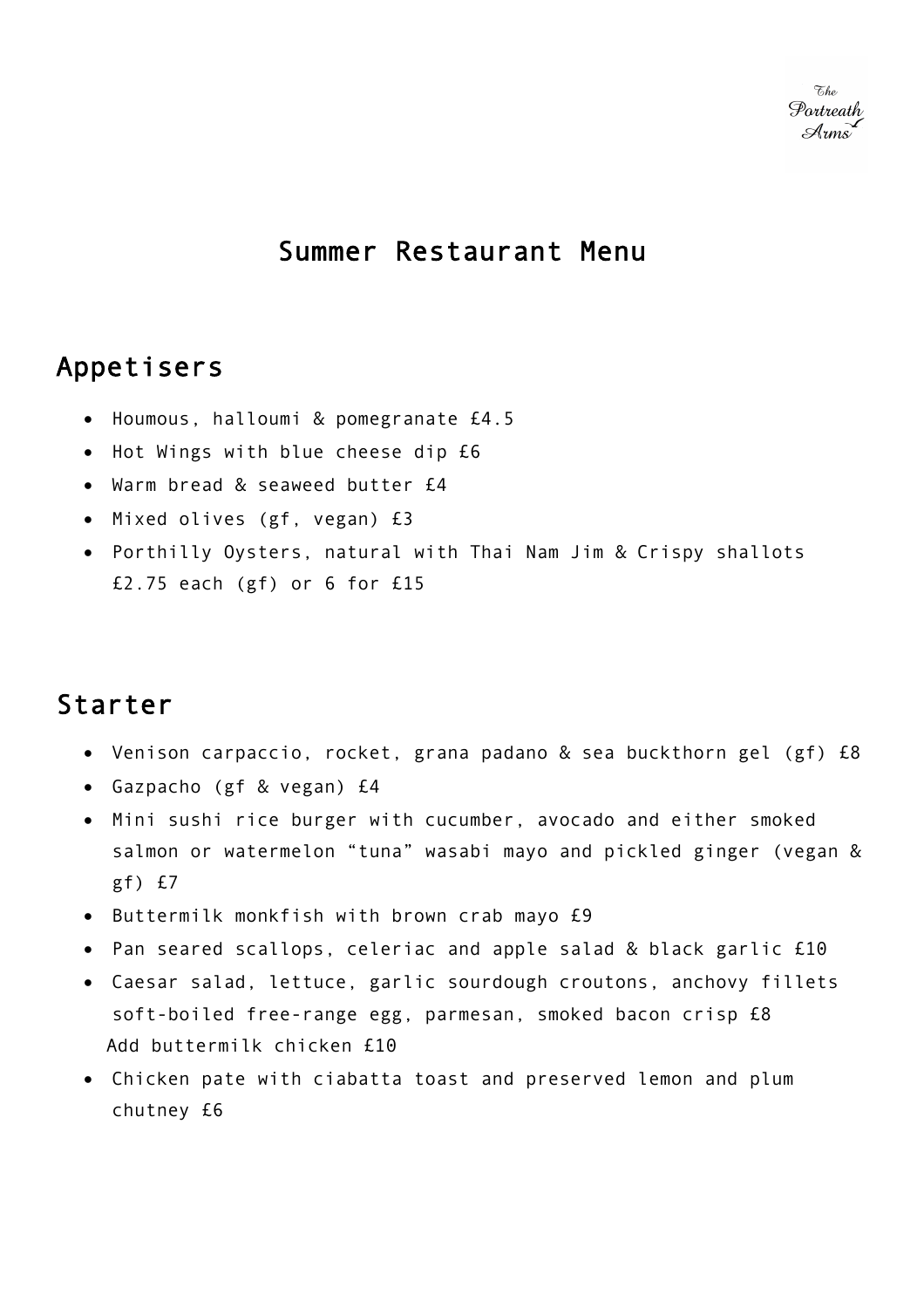*Fshe* Portreath Arms

#### Main

### Carnivores

- Piri Piri Chicken, house marinated chicken with Portuguese rice, green beans, corn on the cob and coleslaw £15
- Pork Ramen, steaming bowl of noodle broth with raw vegetables, soy boiled egg, topped with slices of sticky slow cooked pork belly, fresh chilli, spring onion and coriander £15
- Beef burger, Double beef patty with jack cheese, smoky bacon, and burger sauce. Served in a fermented beer roll, gem, tomato, red onion and pickle. French fries & Slaw £15
- 10 oz Ribeye Steak with 16 hr crispy duck fat potatoes, tobacco onions, cherry vine tomatoes, garlic mushrooms and red wine jus £25
- Tikka Lamb skewers, with paratha and mango  $&$  lime salsa  $£17$

# From the Sea

- Fish & chips, Cornish Tribute beer battered cod with rustic chips, petit pois and homemade tartar sauce £14
- Lemon sole fillets, watercress velouté, crab ravioli and crispy kale £20
- Pan fried Bream fillets with chermoula roasted new potatoes and summer salad (gf) £18
- Cornish Moules mariniere with pain de campagne, £16

Portreath